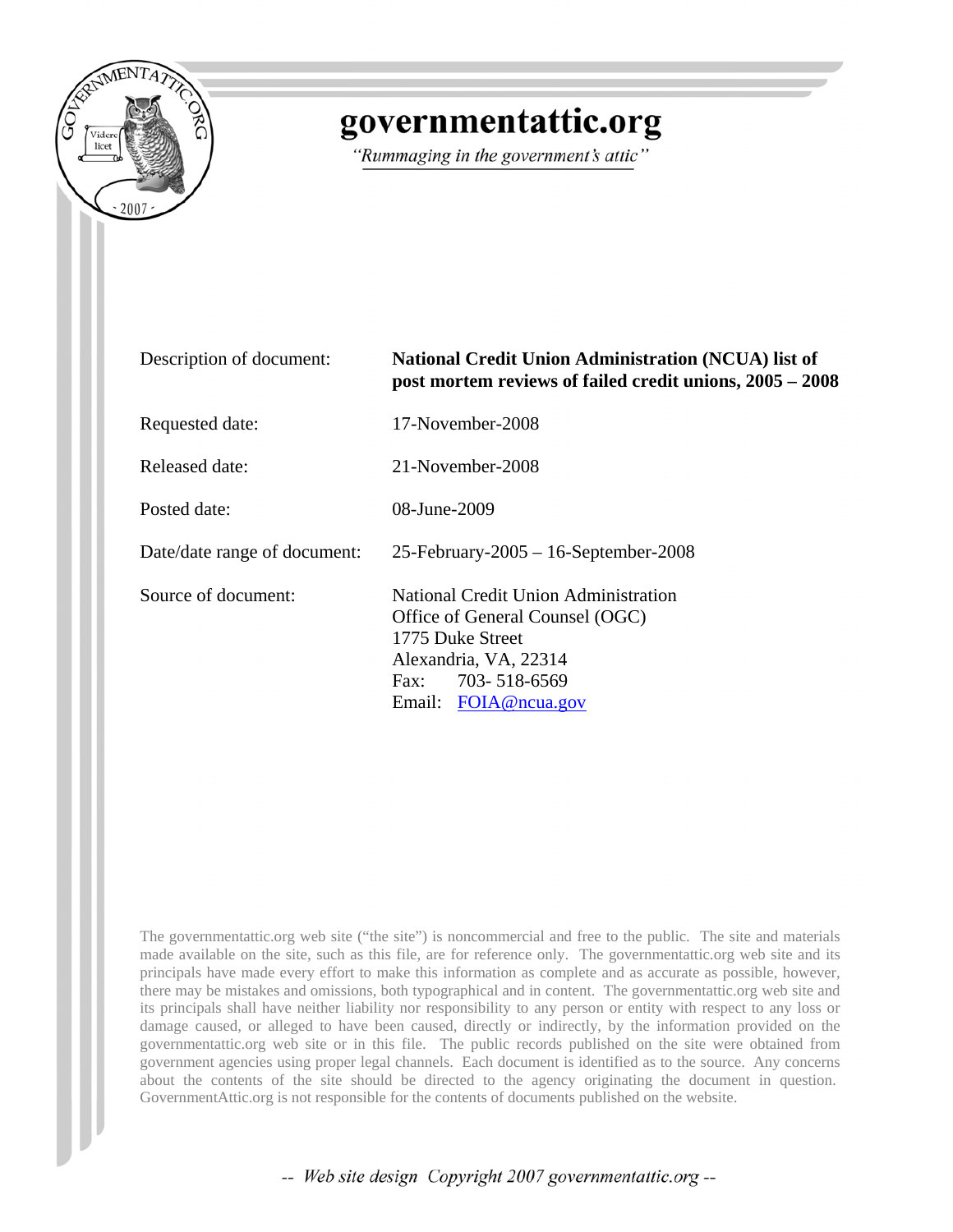

National Credit Union Administration

November 21, 2008

This letter responds to your November 17, 2008 Freedom of Information Act (FOIA) request. You requested a list or index of post mortem reviews of failed credit unions or, if there is no list, a copy of the first five pages of each post mortem review of failed credit unions conducted from January 1, 2005 to November 17, 2008.

Your request is granted in full. Attached is one page responsive to your request.

If you have additional questions regarding this request, you may contact Charles Smith, Regulatory Affairs Specialist, at FOIA@ncua.gov or via telephone at 703- 518-6565.

Sincerely, K. Den

Linda K. Dent Staff Attorney

**Attachment** 

GC/CS:bhs 09-FOI-00023